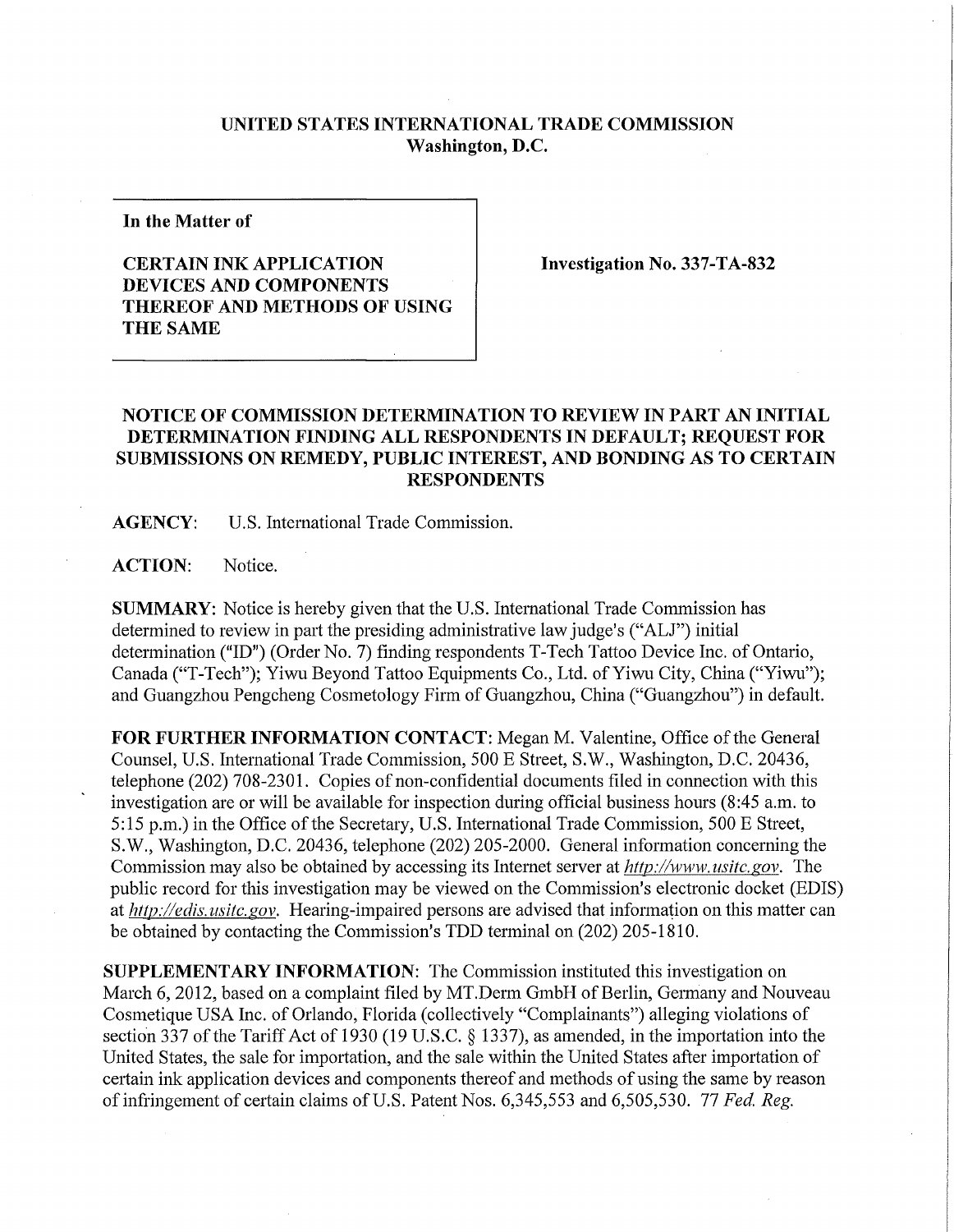13351 (Mar. 6, 2012). The Commission's Notice of Investigation ("NOT") named T-Tech, Yiwu, and Guangzhou as respondents. The Complaint was served on March 1, 2012. The Office of Unfair Import Investigations was named as a party.

On April 16, 2012, Complainants filed a motion seeking a determination that respondents T-Tech, Yiwu, and Guangzhou be found in default based on their failure to respond to the Complaint and Notice of Investigation. On April 17, 2012, the Commission investigative attorney ("IA") filed a response in support of the motion. On May 1, 2012, the ALJ issued Order No. 5, ordering the respondents to show cause by close of business on May 16, 2012, why they should not be found in default. No responses were received.

On May 31, 2012, the ALJ issued the subject ID, granting the motion for default pursuant to section 210.16(a)(1) of the Commission's Rules of Practice and Procedure (19 C.F.R. §  $210.16(a)(1)$ ). On June 6, 2012, T-Tech submitted correspondence to the Commission stating that it had not received any prior communication from the Commission and arguing that the ID finding it in default should be reviewed. On June 7, 2012, the IA filed a Request for Extension of Time for Filing a Petition for Review of Order No. 7. The Chairman granted the motion on June 8, 2012. On June 13, 2012, the IA filed a petition for review of Order No. 7 as to the finding of default against T-Tech. In its petition, the IA notes that the FedEx shipping log indicates that the shipment containing the Complaint and NOI was incorrectly addressed and that it was redirected to another address, but was not received. The IA further notes that the FedEx shipping log indicates that on March 14, 2012, the shipment was intended to be returned to the Commission as undelivered, but that it was not returned, nor did FedEx notify the Commission of the delivery failure. On June 19, 2012, Complainants filed a response to the IA's petition.

Having examined the record of this investigation, including the subject ID, T-Tech's correspondence, the petition for review, and the response thereto, the Commission has determined to review the subject ID in part, and, on review, to reverse the finding of default against T-Tech.

The Commission has determined not to review the subject ID findings that Yiwu and Guangzhou are in default. Pursuant to section  $337(g)(1)$  (19 U.S.C. § 1337(g)(1)) and section 210.16(c) of the Commission's Rules of Practice and Procedure (19 C.F.R. § 210.16(c)), the Commission presumes the facts alleged in the complaint to be true with respect to Yiwu and Guangzhou.

In connection with the final disposition of this investigation as to Yiwu and Guangzhou, the Commission may (1) issue an order that could result in the exclusion of the subject articles from entry into the United States, and/or (2) issue one or more cease and desist orders that could result in the respondent(s) being required to cease and desist from engaging in unfair acts in the importation and sale of such articles. Accordingly, the Commission is interested in receiving written submissions that address the form of remedy, if any, that should be ordered. If a party seeks exclusion of an article from entry into the United States for purposes other than entry for consumption, the party should so indicate and provide information establishing that activities involving other types of entry either are adversely affecting it or likely to do so. For background, see *Certain Devices for Connecting Computers via Telephone Lines,* Inv. No. 337-TA-360, USITC Pub. No. 2843 (Commission Opinion at 7-10) (December 1994).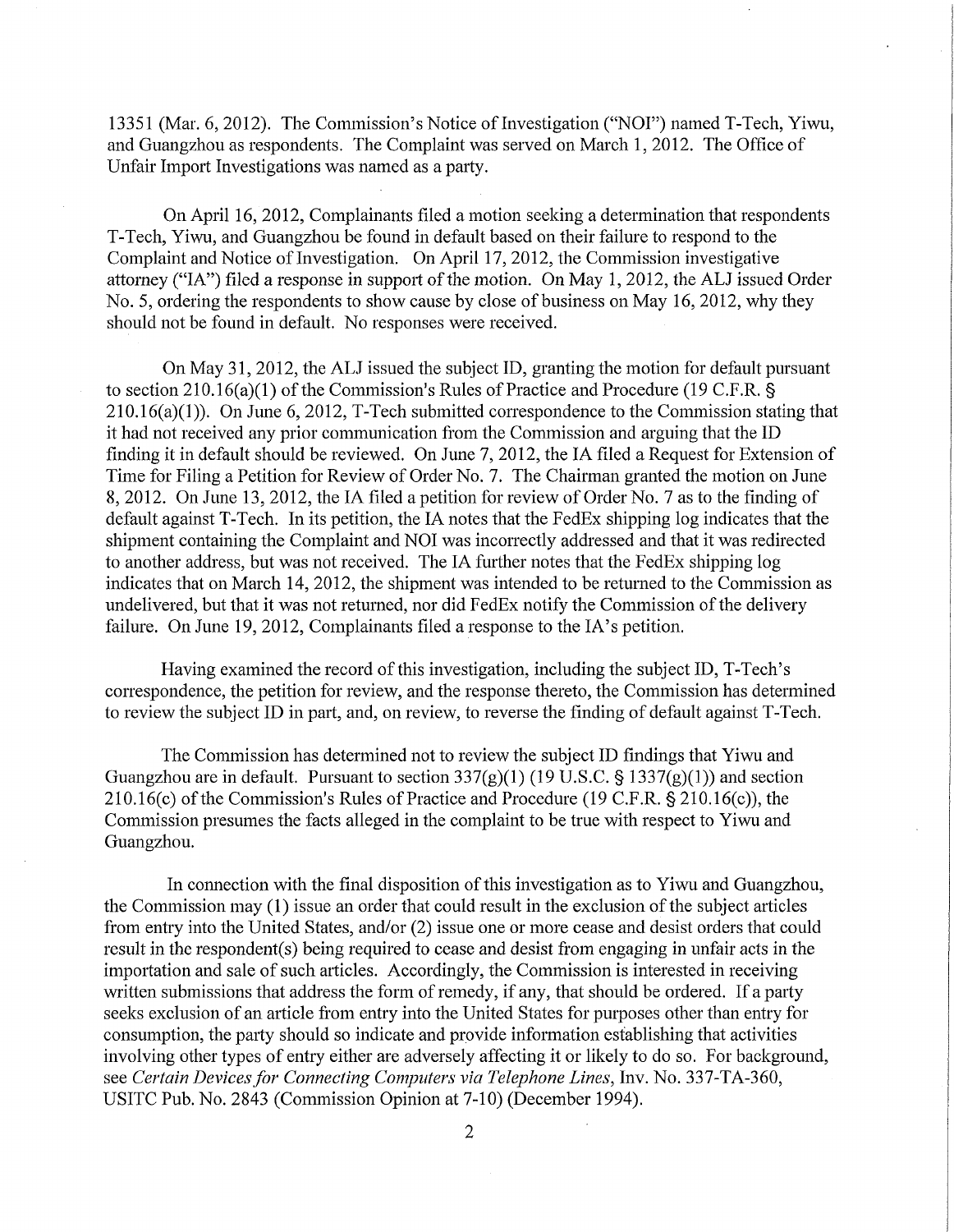If the Commission contemplates some form of remedy, it must consider the effects of that remedy upon the public interest. The factors the Commission will consider include the effect that an exclusion order and/or cease and desist orders would have on (1) the public health and welfare, (2) competitive conditions in the U.S. economy, (3) U.S. production of articles that are like or directly competitive with those that are subject to investigation, and (4) U.S. consumers. The Commission is therefore interested in receiving written submissions that address the aforementioned public interest factors in the context of this investigation.

If the Commission orders some form of remedy, the U.S. Trade Representative, as delegated by the President, has 60 days to approve or disapprove the Commission's action. *See*  Presidential Memorandum of July 21, 2005, 70 *Fed, Reg.* 43251 (July 26, 2005). During this period, the subject articles would be entitled to enter the United States under bond, in an amount determined by the Commission and prescribed by the Secretary of the Treasury. The Commission is therefore interested in receiving submissions concerning the amount of the bond that should be imposed if a remedy is ordered.

**WRITTEN SUBMISSIONS:** The parties to the investigation, interested government agencies, and any other interested persons are encouraged to file written submissions on the issues of remedy, the public interest, and bonding. Complainants and the IA are also requested to submit proposed remedial orders for the Commission's consideration. Complainants are also requested to state the dates that the patents expire and the HTSUS numbers under which the accused products are imported. The written submissions and proposed remedial orders must be filed no later than close of business on July 13, 2012. Reply submissions must be filed no later than the close of business on July 20, 2012. No further submissions on these issues will be permitted unless otherwise ordered by the Commission.

Persons filing written submissions must file the original document electronically on or before the deadlines stated above and submit 8 true paper copies to the Office of the Secretary by noon the next day pursuant to section 210.4(f) of the Commission's Rules of Practice and Procedure (19 C.F.R. 210.4(f)). Submissions should refer to the investigation number ("Inv. No. 337-TA-832") in a prominent place on the cover page and/or the first page. *(See* Handbook for Electronic Filing Procedures,

http://www.usitc.gov/secretary/fed\_reg\_notices/rules/handbook\_on\_electronic\_ filing.pdf). Persons with questions regarding filing should contact the Secretary (202-205-2000).

Any person desiring to submit a document to the Commission in confidence must request confidential treatment. All such requests should be directed to the Secretary to the Commission and must include a full statement of the reasons why the Commission should grant such treatment. *See* 19 C.F.R. § 201.6. Documents for which confidential treatment by the Commission is properly sought will be treated accordingly. A redacted non-confidential version of the document must also be filed simultaneously with the any confidential filing. All nonconfidential written submissions will be available for public inspection at the Office of the Secretary and on EDIS.